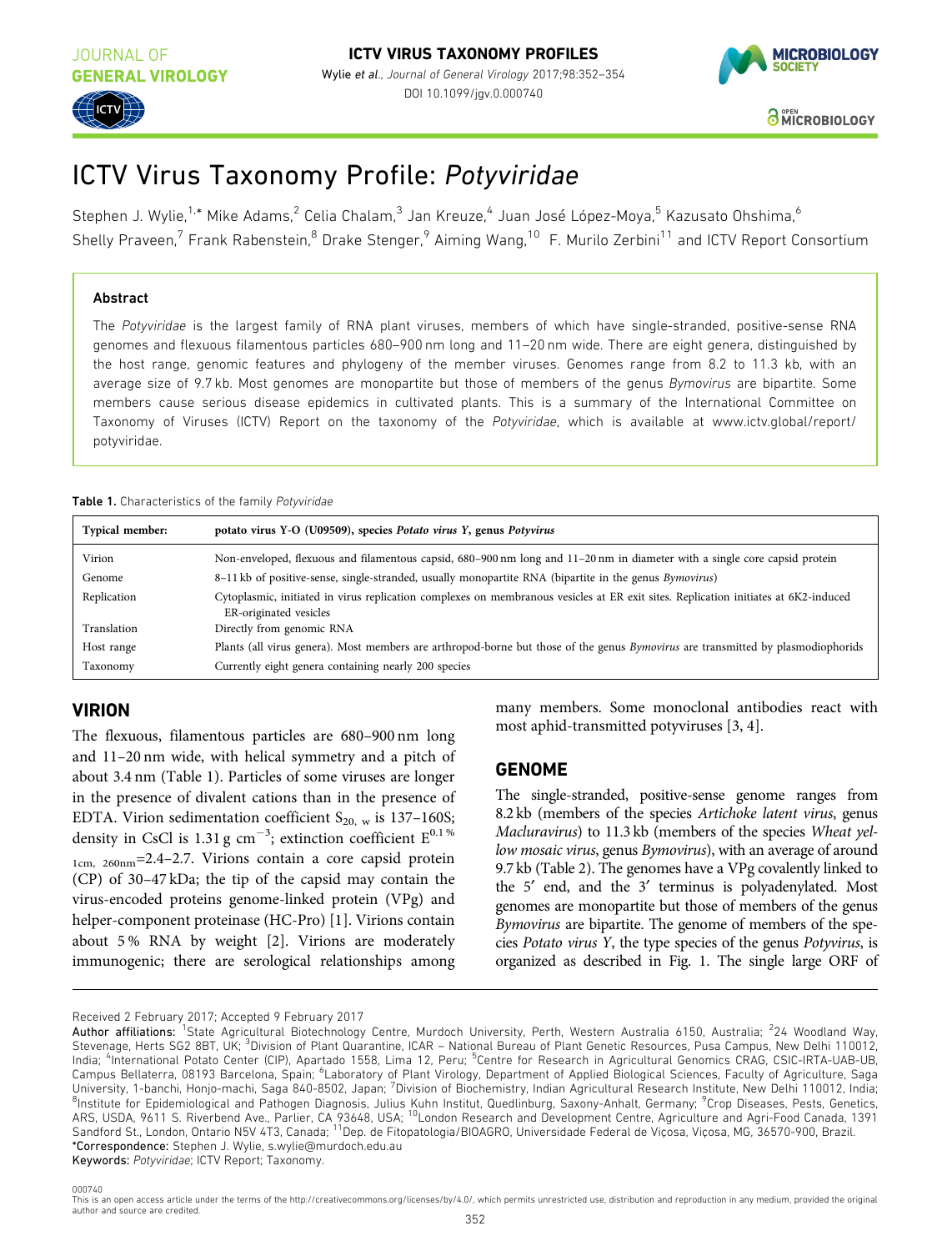<span id="page-1-0"></span>

Fig. 1. Genome organization of a typical member of the genus Potyvirus. Viruses of other genera may differ as described in Table 2. VPg, viral protein genome-linked; P1-Pro, protein 1 protease; HC-Pro, helper component protease; P3, protein 3; PIPO, pretty interesting Potyviridae ORF; 6K, six kilodalton peptide; CI, cytoplasmic inclusion; NIa-Pro, nuclear inclusion A protease; NIb, nuclear inclusion B RNA-dependent RNA polymerase; CP, coat protein. Cleavage sites of P1-Pro (0), HC-Pro ( $\bullet$ ) and NIa-Pro (1) are indicated.

monopartite genomes encodes a single polyprotein that is cleaved into functional proteins at semi-conserved sites by three self-encoded proteases. Bipartite Bymovirus genomes encode two polyproteins that are cleaved by two proteases [\[5](#page-2-0)]. A second small ORF, PIPO, is generated by a polymerase slippage mechanism and is expressed as the trans-frame protein P3N-PIPO [\[6](#page-2-0)–8]. Coding region order and protein sequences are generally conserved throughout the family, although one of or both the P1 and the HC-Pro N-terminal coding regions may be lacking and a genus-specific or species-specific region may be present instead (Table 2). The coat protein of most isolates of the type species, Potato virus Y, contains 267 amino acids.

## **REPLICATION**

Viruses are transmitted horizontally by arthropods or plasmodiophorids; some are transmitted vertically in seed. Some members cause serious disease epidemics in cultivated plants. Members of a few species infect over 30 plant families, but most infect one or a few host species or families [[9\]](#page-2-0) (Table 2).

## **TAXONOMY**

The family is divided into eight genera, the members of which are distinguished by host range, genomic features and phylogeny (Table 2). The species demarcation criteria, based upon the large ORF or its protein product, are generally accepted as <76 % nucleotide identity and <82 % amino acid identity. If the complete ORF sequence is not available, similar criteria can be used for the coat protein coding region and its product. The corresponding thresholds for species demarcation using nucleotide identity values for other coding regions range from 58 % (P1 coding region) to 74–78 % (other regions), although these ranges are exceeded in some cases [\[10](#page-2-0)].

Table 2. Characteristics of members of the eight genera and two unassigned species in the family Potyviridae

| Genus                             | Type species                         | Genome<br>organization | Genome<br>size range<br>(kb)            | Host range                      | <b>Vectors</b>                  | Notable features<br>(Alk-1, activin receptor-like kinase-1; HC-Pro, helper-<br>component protease; NTR, non-translated region; P1, protein<br>one; RNAi, RNA-interference) |
|-----------------------------------|--------------------------------------|------------------------|-----------------------------------------|---------------------------------|---------------------------------|----------------------------------------------------------------------------------------------------------------------------------------------------------------------------|
| <b>Brambyvirus</b><br>(1 species) | Blackberry<br>$virus$ $Y$            | Monopartite            | 10.8                                    | Rubus<br>species                | Unknown                         | Alk1 domain encoded in a very large P1 coding region. HC-Pro<br>lacks motifs for genome amplification and systemic movement.                                               |
| <b>Bymovirus</b><br>(6 species)   | Barley yellow<br>mosaic virus        | Bipartite              | RNA1: 7.2-<br>7.6<br>$RNA2:2.2-$<br>3.6 | Gramineae                       | Polymyxa<br>graminis            | Members lack P1 and HC-Pro coding regions. RNA2 encodes an<br>HC-Pro-like protein unique to bymoviruses.                                                                   |
| Ipomovirus<br>(6 species)         | Sweet potato<br>mild mottle<br>virus | Monopartite            | $9.0 - 10.8$                            | Wide                            | Whitefly<br>(Bemisia<br>tabaci) | Some members lack the P1 and/or HC-Pro coding regions and<br>encode a P1b protein instead, performing a role in host RNAi<br>suppression.                                  |
| Macluravirus<br>(8 species)       | Maclura<br>mosaic virus              | Monopartite            | 8.2                                     | Wide                            | Aphids                          | No P1 coding region and the HC-Pro region is shorter than in<br>potyviruses.                                                                                               |
| Poacevirus<br>(3 species)         | Triticum<br>mosaic virus             | Monopartite            | $9.7 - 10.2$                            | Gramineae<br>and<br>Orchidaceae | Wheat curl<br>mite<br>(TriMV)   | Unusually long 5' NTR with 12 translation initiation codons and<br>three ORFs.                                                                                             |
| Potyvirus<br>$(160$ species)      | Potato<br>virus Y                    | Monopartite            | $9.4 - 11.0$                            | Wide                            | Aphids                          |                                                                                                                                                                            |
| Rymovirus<br>(3 species)          | Ryegrass<br>mosaic virus             | Monopartite            | $9.4 - 9.5$                             | Gramineae                       | Eriophyid<br>mites              |                                                                                                                                                                            |
| Tritimovirus<br>(6 species)       | Wheat streak<br>mosaic virus         | Monopartite            | $9.2 - 9.6$                             | Gramineae                       | Eriophyid<br>mites              | P1 protein rather than HC-Pro serves as a suppressor of gene<br>silencing.                                                                                                 |
| Unassigned                        | Rose yellow<br>mosaic virus          | Monopartite            | 9.5                                     | Rosa sp.                        |                                 |                                                                                                                                                                            |
| Unassigned                        | Spartina<br>mottle virus             | Unknown                | Unknown                                 | Gramineae                       | Unknown                         |                                                                                                                                                                            |